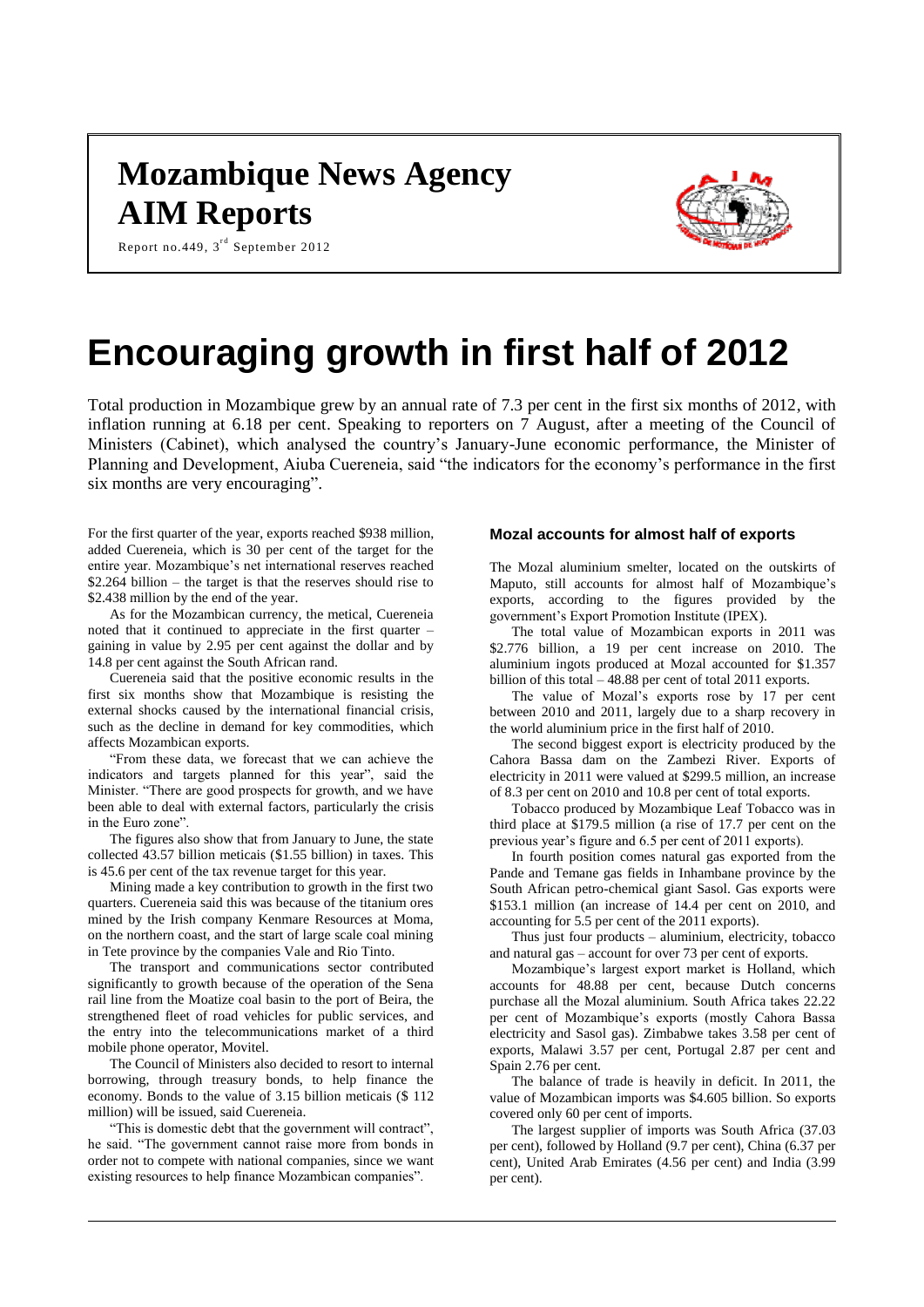# **President visits Kigali to discuss DRC**

President Armando Guebuza, in his capacity as chairperson of the Southern African Development Community (SADC), held what he described as "a long conversation" in Kigali on 28 August with his Rwandan counterpart, Paul Kagame, about the crisis in the eastern part of the Democratic Republic of Congo (DRC).

President Guebuza's visit to Kigali was in response to a mandate he received from the SADC heads of state summit, held in Maputo on 17-18 August. The summit accused Rwanda of interfering in the DRC, by supporting the rebels of the M23 movement.

The communiqué from the summit called on Rwanda "to cease immediately its interference that constitutes a threat to peace and stability, not only of the DRC, but also of the SADC region", and mandated President Guebuza to visit Rwanda in order "to engage the government of Rwanda with the aim of urging it to stop military support to armed rebels in the DRC".

At a press conference following his meeting with Kagame, President Guebuza said the Rwandan leader had given him "a more complete picture" of the conflict in the eastern DRC. And this would allow him "to go into the matter more deeply with the other colleagues of the region".

Kagame had made no secret of his irritation at the strong criticism of Rwanda made by the SADC summit. "Obviously President Kagame did not like the SADC position", said President Guebuza. "So he gave a more detailed explanation that will help us better understand the issue".

President Guebuza gave no details of the "more complete picture" painted by Kagame, on the grounds that he still had to consult with other SADC leaders. He added that Kagame had reaffirmed the commitment of the Rwandan authorities to work for peace in the region.

President Guebuza also visited the memorial to the victims of the Rwandan genocide of 1994, which claimed the lives of around 800,000 people. After the visit, Guebuza said he was again convinced that divisions never did any good to any country. "Tribalism and social conflicts can lead to such extremes as genocide", he remarked.

# **Paulino re-appointed as Attorney-General**

President Armando Guebuza has re-appointed Augusto Paulino for a second five year term of office as Attorney-General. Paulino was initially appointed in August 2007.

President Guebuza's confidence in Paulino is widely shared in the judiciary and in wider Mozambican society, where Paulino is seen as a man of integrity, fully committed to the fight against crime and corruption.

#### **Contract signed for expanding Pemba airport**

Mozambique's publicly-owned airports company, ADM, on 31 August signed a contract with the Portuguese company Soares da Costa for the rehabilitation and expansion of the airport in Pemba, capital of Cabo Delgado province.

According to ADM chairperson, Manuel Veterano, the work consists of repairing the operational areas, including the runway, expanding the airport apron and the passenger terminal, and building a new car park. The total cost is put at over \$10 million.

The need to expand and reshape Pemba airport arises from increased passenger traffic because of the growth of the tourism industry in Cabo Delgado and the massive natural gas reserves discovered off the Cabo Delgado coast.

# **Large increase in state employees**

The number of people employed by the Mozambican public administration rose by 38 per cent between 2009 and 2011, from 179,383 to 247,725, according to the latest statistics produced by the Ministry of the Public Service. 156,970 of the state employees are men (63.4 per cent), while there are 90,755 women (36.6 per cent). The great majority of the employees work in the education and health services.

The statistics, unveiled at a ceremony in Maputo on 31 August, show an increase in the number of state employees with higher education – from eight per cent in 2009 to 12 per cent in 2011. The proportion with mid-level education rose from 26 to 28 per cent, while those with only basic education (no more than primary school) fell from 24 to 19 per cent. The percentage with basic education (i.e. secondary school) dropped slightly, from 42 to 41 per cent. 88 per cent of the staff are employed in the provincial capitals and in the districts, and only 12 per cent in the central state apparatus.

# **Rio Tinto to spend \$160 million on local purchases**

Rio Tinto Coal Mozambique plans to spend \$160 million this year buying goods and services from Mozambican companies, particularly from those in Tete province where its open cast coal mine is located.

Speaking on 29 August at a seminar on "Business Opportunities in the Mining and Hydrocarbon Sector", organised by the Confederation of Mozambican Business Associations (CTA), Rio Tinto representative Emmy Bosten said that, in order to allow greater involvement by Mozambican investors in the mining project, Rio Tinto set up its own Business Centre in Tete in July.

"Through this initiative, we hope to improve our relationship with local companies", said Bosten. "Last year we spent \$120 million on catering, transport and other services, and 80 per cent of the contracts were with Mozambican companies".

She added that for purchases of above \$100,000 the contracts are put out to international public tender, but for amounts below this threshold invitations are sent out to companies to present quotations.

# **Botswana to open diplomatic mission in Maputo**

The Botswanan High Commissioner to Mozambique, Gladys Kokorwe, who resides in Harare, announced in Maputo on 20 August that Botswana is to open a mission in Mozambique.

"I have spoken with my government which has agreed to open a mission here in Maputo", Kokorwe told reporters, shortly after an audience with President Armando Guebuza.

"I am pleased to announce that very soon, possibly in September or October, we shall have a permanent mission in Maputo", she added.

In July 2011, during the state visit by Botswanan President Ian Khama to Mozambique, agreements were signed covering the areas of energy, agriculture, animal health, women's affairs and social welfare, education, the environment, culture and science and technology.

Among the most important of these projects is the construction of a new deep water port at Techobanine, in Matutuine. The port could be used for Botswanan coal exports, and would be linked to Botswana by a 1,100 kilometre railway.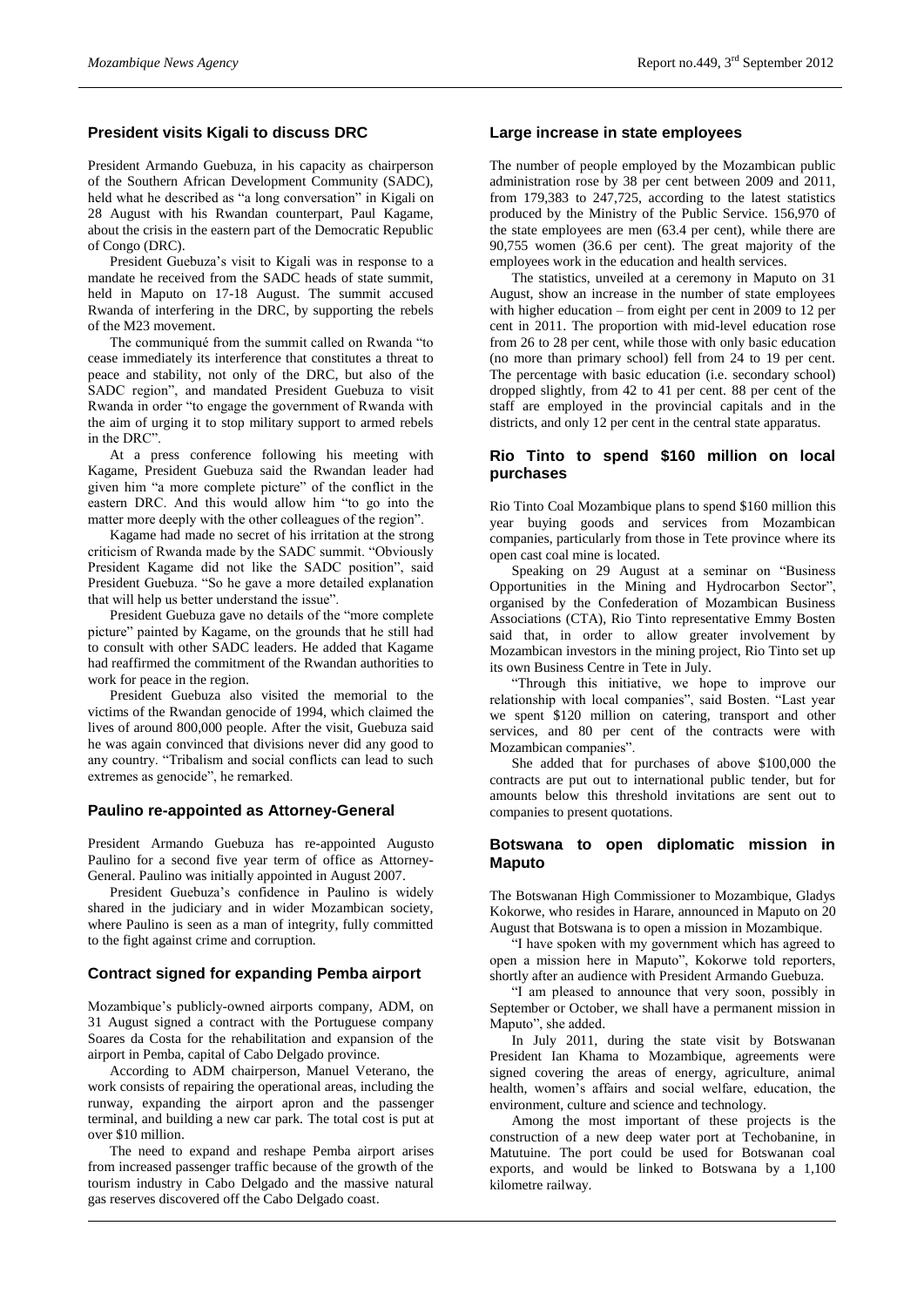# **Swaziland exporting iron through Maputo**

Swaziland expects to export a million tonnes of iron ore concentrate a year through the port of Maputo.

On 20 August, the second day of his official visit to Mozambique, the Swazi monarch, King Mswati III, visited the port and inspected the loading facilities for iron ore.

Since January, when the operations began, Swaziland has exported over 160,000 tonnes of iron concentrate via Maputo to China. Salgaocar expects the exports to reach a million tonnes by the end of this year.

The iron comes from the Ngwenya mine, which was closed in 1977. Salgaocar received a seven year licence from the Swazi government (which has a 50 per cent stake in the Salgaocar Swaziland subsidiary) to extract iron ore from dumps left surrounding the mine when it shut down. Salgaocar estimates that there are at least 32.1 million tonnes of iron ore in the dumps. However, Ron Herman, the Chief Executive Office of Salgaocar-Mozambique, said in April that he expected 200 million tonnes to be extracted.

The Salgaocar project is controversial because the Ngwenya mine is inside a protected area, and because of fears that extracting ore from the dumps will pollute local water supplies.

# **EDM expands capacity of southern grid**

The Mozambican electricity company, EDM, is investing  $E$ 27 million (\$34 million) expanding its capacity to meet the growing demand for electricity in the south of the country.

Gil Massinga, director of the electricity transmission grid in southern Mozambique, told reporters that the investment was required because of the pace of development in the south, particularly in Maputo.

The capacity of the Infulene sub-station is being expanded to handle 540 megawatts, rather than the current 350. This measure is aimed at boosting power supply to Maputo city and the surrounding area, including Marracuene and Manhica districts. The work should be concluded by the end of December.

Attention will then be turned to increasing the capacity of the transmission lines.

## **ADB to co-finance electricity "backbone"**

The African Development Bank (ADB) has announced that it will finance the construction of a new electricity transmission line from Tete, in the Zambezi Valley, to Maputo.

This line, known officially as the "Centre-South (CESUL) Project" and unofficially as "the backbone" of the Mozambican electricity grid, is crucial for carrying power from the planned new power stations in Tete. These include the planned dam at Mpanda Nkua, 60 kilometres downstream from the existing dam at Cahora Bassa, a second power station at Cahora Bassa, and coal-fired power stations built by the mining companies Vale and Rio Tinto.

Without a new power line, the electricity generated at these new power stations cannot reach the Maputo area or be exported to South Africa.

The total cost of CESUL is estimated at \$1.8 billion. The ADB resident representative, Joseph Ribeiro, speaking on 17 August said the bank could provide up to \$400 million.

CESUL requires the construction of 1,340 kilometres of 400 kilovolt (KV) alternating current transmission line and 1,250 kilometres of 500 KV line, with the capacity to carry 3,100 megawatts of power. Eight new sub-stations will be built, and two existing ones will be expanded.

# **Mozambique to reintroduce pre-primary education**

Mozambique plans to reintroduce pre-primary education in 2013, initially covering about 80,000 children.

Education Minister Zeferino Martins, speaking on 8 August at the opening of a meeting of his Ministry's Coordinating Council in the southern resort of Chidenguele, said that the programme will be implemented in five provinces – Cabo Delgado and Nampula in the north, Tete in the centre, and Gaza and Maputo in the south.

"It is our conviction that pre-primary education is vital, and constitutes a fundamental pillar to ensure that children have a solid basis on which their later development can be built", said Martins.

He added that the reintroduction of this level of education was inspired by a pre-school experience undertaken in Gaza in partnership with the NGO "Save the Children".

Martins stressed that primary education remains the government's main priority. This year began with 5.4 million pupils enrolled in primary schools – an increase of five per cent on the 2011 figure.

As for secondary education, Martins noted that the demand far outstrips the number of places available in the secondary schools.

In higher education, said Martins, the responsibility facing universities was to train skilled people who can meet the demands of the labour market. Reforms were under way to adopt regulatory mechanisms to check on the quality of the education. Currently 112,787 students are attending Mozambican institutions of higher education.

#### **SADC pushes ahead with customs union**

The Southern African Development Community (SADC) is pushing ahead with plans to form a customs union, based on the current SADC Free Trade Area.

The final communiqué from the SADC heads of state summit, which ended in Maputo on 18 August, said the summit had received a report from the Ministerial Task Force on Regional Economic Integration "outlining key elements for the Customs Union, in particular the parameters, benchmarks and a model Customs Union for SADC, including the sequencing of activities".

The summit also stated that progress has been made towards establishing a tripartite free trade area between SADC, the East African Community (EAC), and the Common Market for Eastern and Southern Africa (COMESA), "especially preparatory work to facilitate negotiations under the chairpersonship of SADC".

The summit adopted a "Regional Infrastructure Development Master Plan", to be implemented over 15 years (2013 to 2027).

This plan, the communiqué said, "will serve as a key strategic framework to guide the implementation of efficient, seamless and cost-effective trans-boundary infrastructure networks in an integrated and coordinated manner in all six sectors namely: energy, transport, tourism, information and communications technologies and posts, meteorology and water".

This is a condensed version of the AIM daily news service. For details contact [aimredaccao@gmail.com](mailto:aimredaccao@gmail.com) \_\_\_\_\_\_\_\_\_\_\_\_\_\_\_\_\_\_\_\_\_\_\_\_\_\_\_\_\_\_\_\_\_\_\_\_\_\_\_\_\_\_\_\_

\_\_\_\_\_\_\_\_\_\_\_\_\_\_\_\_\_\_\_\_\_\_\_\_\_\_\_\_\_\_\_\_\_\_\_\_\_\_\_\_\_\_\_\_\_\_\_